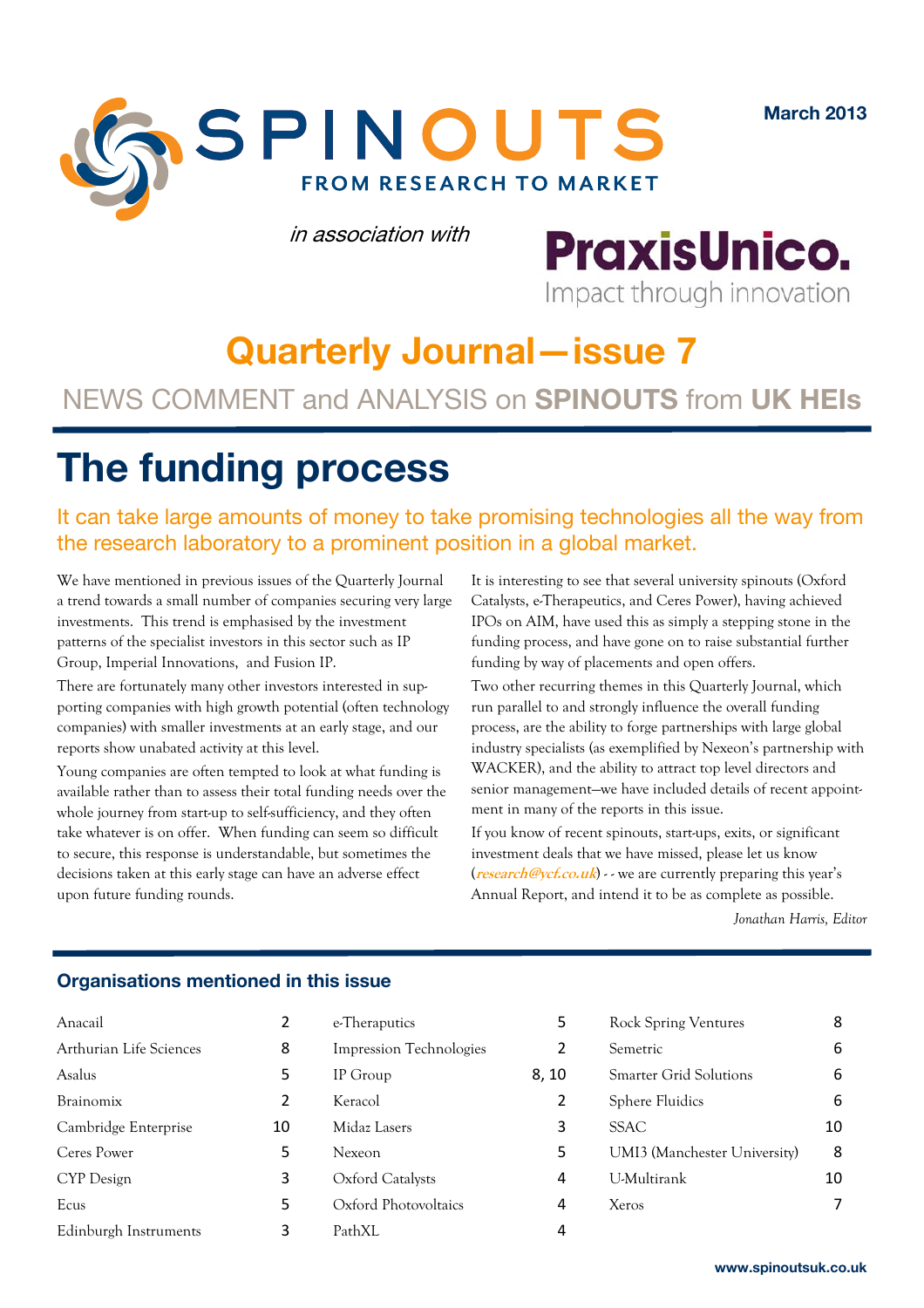### **New spinouts**

The following companies have come to our notice since the previous Quarterly Journal. Although most of them were incorporated some time ago, they started trading more recently, usually upon the securing of initial funding or the appointment of key team members.

| company                           | university  | sector                                        | incorp        | started      | web                                 |  |
|-----------------------------------|-------------|-----------------------------------------------|---------------|--------------|-------------------------------------|--|
|                                   |             |                                               |               | trading      |                                     |  |
| <b>Brainomix</b>                  | Oxford      | healthcare products & services                | $02 - Nov-10$ | $04$ -Feb-13 | www.brainomix.com                   |  |
| Anacail                           | Glasgow     | manufacturing & materials                     | $03-Nov-10$   | 26-Nov-12    | www.anacail.com                     |  |
| Keracol                           | Leeds       | healthcare products & services                | 16-Aug-11     |              | www.keracol.co.uk                   |  |
| Impression<br><b>Technologies</b> | ICL         | manufacturing & materials                     | 30-Mar-12     | 20-Sep-12    | www.impression-<br>technologies.com |  |
| <b>CYP Design</b>                 | De Montfort | drug discovery & diagnostics,<br>therapeutics | $01 - Jun-12$ |              |                                     |  |

### **Brainomix**

The latest start-up from the Isis Software Incubator puts the expertise of a stroke assessment team into the hands of any doctor in an emergency department.

Brainomix is led by managing director Dr Michalis Papadakis, along with co-founders Professor Iris Grunwald and Professor Alastair Buchan, Professor of Stroke Medicine and Head of the Medical Sciences Division at the University of Oxford. e-ASPECTS automates the Alberta Stroke Program Early CT Score (ASPECTS) pioneered by Prof Buchan. Over the last 12 years ASPECTS has been adopted worldwide. The original ASPECTS system relies on a scoring system to assess CT (X-ray computed tomography) scans but requires a stroke expert to gauge the images. The automated e-ASPECTS encapsulates the expertise of Prof Buchan and his team in software that processes CT images. The software gives a score that can be used by any doctor to assist in deciding on an intervention where there is only a four and a half hour window for treatment from the onset of the stroke.

Brainomix was set up by Isis Innovation, the technology transfer arm of the University of Oxford, and developed with the support of the National Institute for Health Research Oxford Biomedical Research Centre.

### **Anacail**

Anacail was formed to commercialise technology developed by Dr Declan Diver and Dr Hugh Potts of Glasgow University's School of Physics and Astronomy. The technology can rapidly and safely turn some of the oxygen inside packaged food into ozone, a very effective germicide.

Plasma generated by a retractable device held briefly against the surface of plastic or glass packaging splits the bonds between oxygen molecules  $(O_2)$  inside the packaging which then reform

as ozone (or  $O_3$ ). The ozone naturally returns to its original state after just a couple of hours – more than enough time for any mould, fungi or bacteria on the packaging's contents to be destroyed without adversely affecting its taste.

The product's effectiveness as a germ-killer also extends food's shelf-life by at least one extra day, and has been proven at UK labs including Campden BRI in Gloucestershire, where tests have shown an increase in shelf-life for products including bread and muffins, and a significant reduction of many pathogens in poultry including campylobacter, pseudomonas, and E.coli. The name Anacail means 'shield', 'preserve' or 'protect' in Gaelic.

### **Keracol**

Keracol –strap line 'functional, natural, sustainable cosmetics' is a spin-out company from the University of Leeds, producing cosmetic products for hair coloration, hair care and skin care using novel approaches to the extraction, fractionation and purification of natural active molecules in the cleanest, most energy efficient way.

The company was founded by Dr Richard Blackburn, Senior Lecturer in Coloration Technology, and Prof Christopher Rayner, Head of Organic Chemistry, at the University of Leeds. Prof Rayner previously founded C-Capture, and he and Dr Blackburn together founded DyeCat, both spinouts from Leeds.

### **Impression Technologies**

Impression Technologies is an aluminium forming technology business based on intellectual property developed at Imperial College London.

The world's automotive and transport industries will have to make a step change in their use of aluminium if they are to meet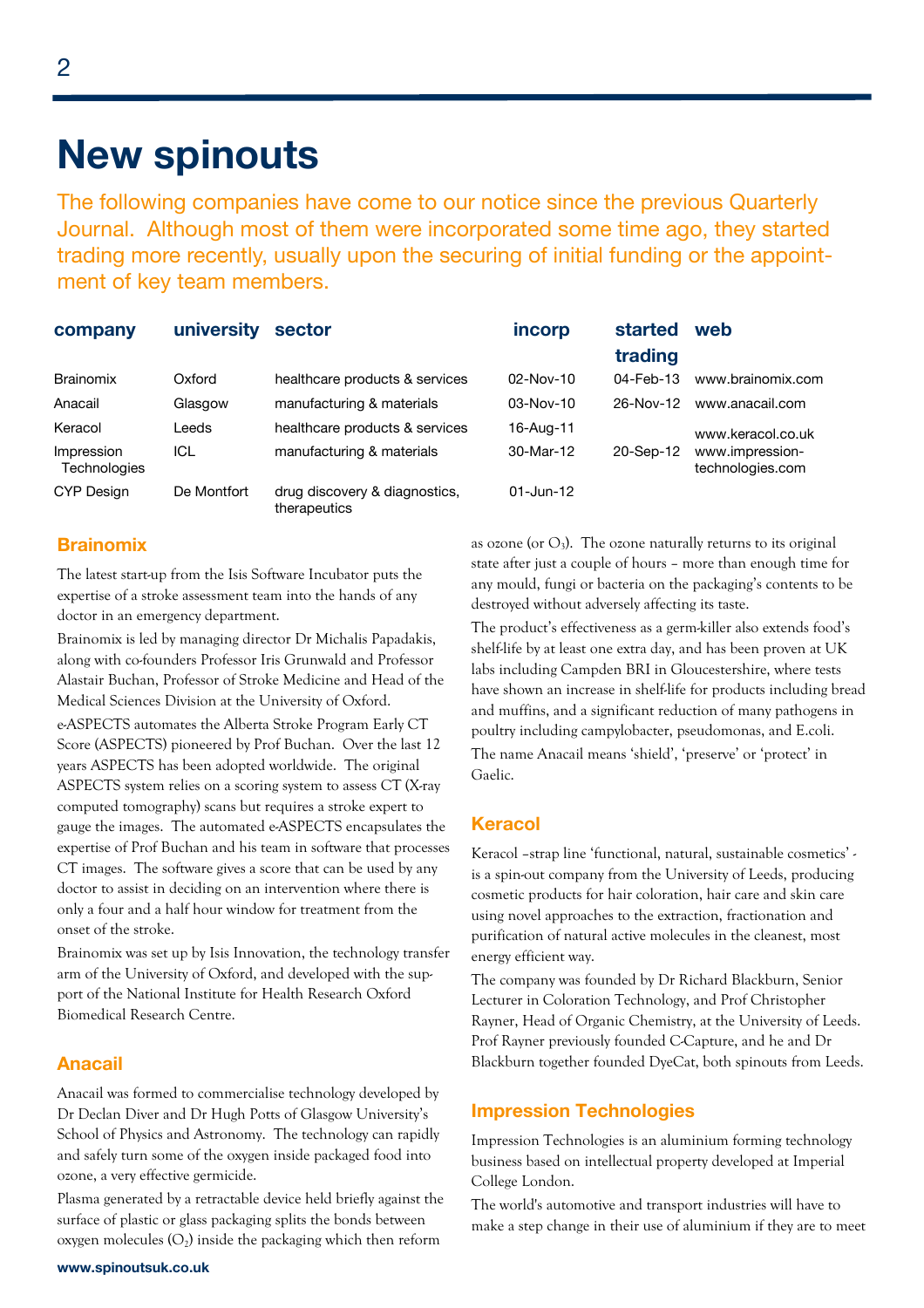the environmental challenges of reducing energy consumption and carbon emission targets. Aluminium is difficult to form into complex shapes due to its limited ductility. Current technologies cannot meet the challenges faced in producing sophisticated shapes and structures for high volume applications cost effectively.

Professor Lin of Imperial College London and Professor Dean of the University of Birmingham have developed the Hot Form Quench (HFQ) technology, which provides a cost-competitive means of producing lightweight, complex and structured aluminium components for the automotive, aerospace and rail industries.

In the patented HFQ process, an aluminium sheet is heated above its Solution Heat Treatment temperature, formed while hot, and quenched in the press. This process allows pressings to be formed which are lighter, deeper and with tighter radii than has been possible to date. The process is quicker and more costeffective than current methods, results in superior metallurgical properties, and allows stronger and lighter structures to be formed.

Impression Technologies is headed by CEO George Adam, an experienced automotive manager with over 30 years' experience at GKN plc and ESAB China, and chairman Mike Foster, formerly CEO of Charter International plc, which he headed for five years following a career at GKN plc and Kvaener.

### **CYP Design**

De Montfort University (DMU) has joined forces with Ithaka Life Sciences to market new technology invented by Professor Bob Chaudhuri, which will provide new products and services based on a set of proteins, named cytochrome P450s (CYPs).

CYPs are found in the human liver and are mostly responsible for the metabolism of drugs in people. These proteins are commercially available for use by companies involved in the discovery of new drugs, but are inconvenient to use as they must be transported and stored at temperatures as low as minus 80 degrees Celsius.

The new technology from DMU allows CYPs to be shipped and handled at room temperature, eliminating the need for a cold chain. This will reduce the cost and make their use in testing new drugs much quicker and easier.

DMU and Ithaka have established a new company called CYP Design Ltd (CDL). DMU has licensed the new technology to CDL which will now bring the new products to market. Ithaka has worked closely with Professor Chaudhuri to set up CDL and is leading the implementation of the business strategy through Dr Bill Primrose as CEO and Dr Paul Rodgers as chairman.

# **Recent exits**

|             | exit date company     | type       |                       | incorp university value acquirer |     |                      |
|-------------|-----------------------|------------|-----------------------|----------------------------------|-----|----------------------|
| $01-Nov-12$ | Midaz Lasers          | trade sale | $01-Nov-12$ ICL       |                                  | n/d | Coherent Inc         |
| 25-Feb-13   | Edinburgh Instruments | trade sale | 19-Sep-69 Heriot-Watt |                                  |     | £2.9m Techcomp Group |

### **MiDAZ Lasers**

On 31<sup>st</sup> October last year Coherent Inc announced its acquisition of MiDAZ Lasers, a spinout from Imperial College London started in 2006, at the same time acquiring Innolight Innovative Laser and Systemtechnik GmbH. Coherent believes that together these companies provide core technology building blocks for an emerging class of commercial, low cost, subnanosecond pulsed lasers for micro-electronics manufacturing. The patented MiDAZ technology enables simple amplifiers to be incorporated in a broad range of laser products delivering power scaling and long lasting performance in electrically efficient designs.

Innolight manufactures low power, short pulse lasers for industrial applications like silicon processing, and ultra-stable continuous wave lasers used in demanding scientific applications like atom trapping.

Founded in 1966, Coherent Inc (Nasdaq:COHR **www.Coherent.com**) provides photonics based solutions to the commercial and scientific research markets.

### **Edinburgh Instruments**

Edinburgh Instruments (**www.edinst.com**) the first spinout from Heriot Watt University started in 1971, announced on 25th February the acquisition by Techcomp (Group) of a majority (66%) holding in the company. The price is understood to have been £1.9 million, valuing EI at £2.9 million. Techcomp (**www.techcomp.com.hk**), quoted on the Hong Kong stock market, designs, develops, manufactures and distributes analytical instruments, life science equipment and laboratory instruments for a broad range of chemical analysis and life science applications.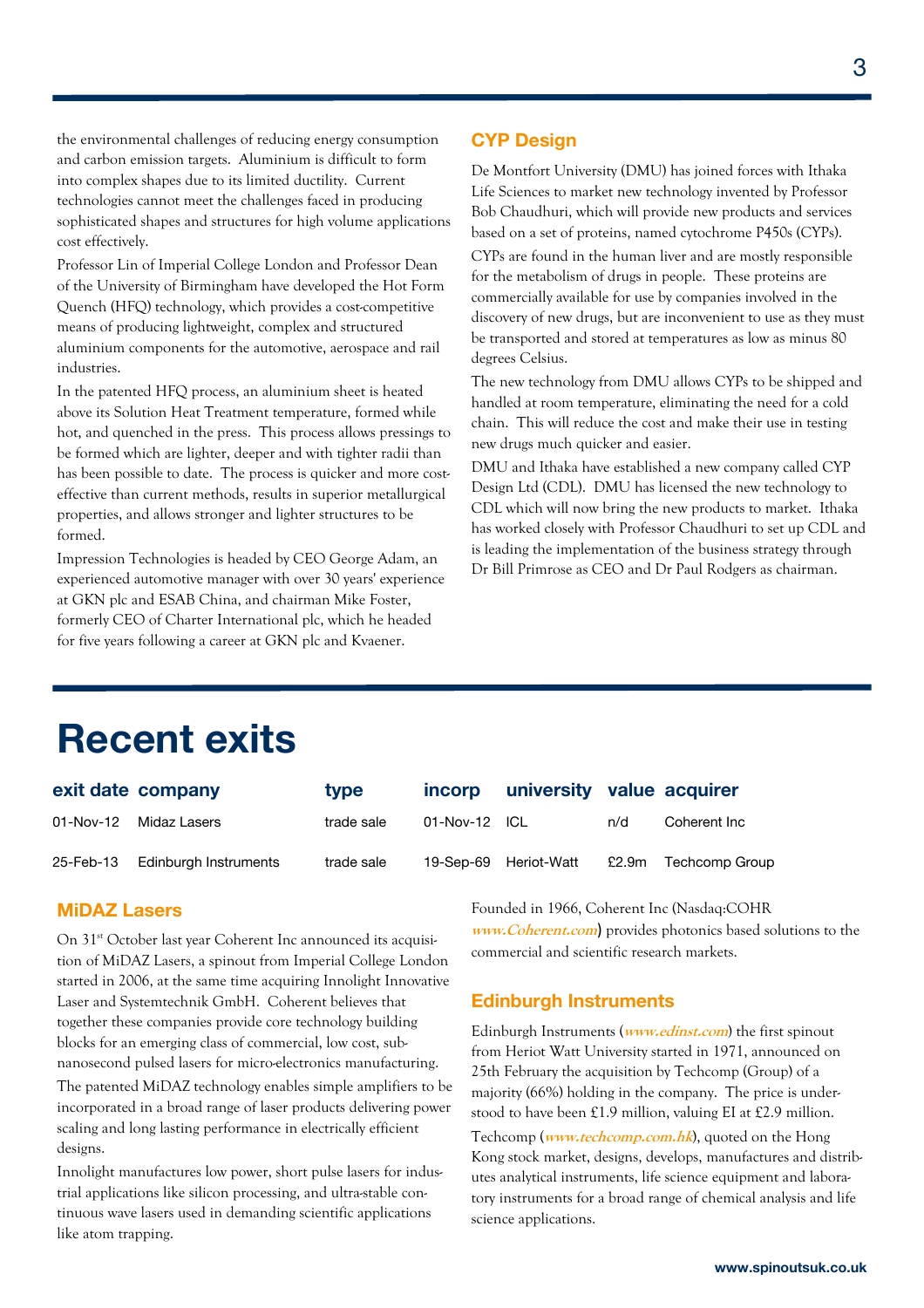EI manufactures lifetime fluorescence spectrometers, lasers and gas sensors for scientific research and industrial markets. The business is based in Livingston, Scotland and was an early pioneer of Time Correlated Single Photon Counting (TCSPC) laser and gas sensing technologies.

Chairman Dr Derek Shepherd commented "Edinburgh Instruments has prospered under strong leadership, a motivated team of highly qualified employees and with investment from Scottish Enterprise and Hamamatsu Photonics KK in the early years. Our products provide research institutes world-wide with the most advanced photonic analytical capabilities available today. EI is now ready to start a new phase of development. Techcomp's knowledge and global presence in our high-end analytical markets position them as the perfect partner to help release the full potential of our technologies."

### **Recent investments**

The following reports cover a selection of the investments listed in the table on p7. Unusually, three companies which have already floated on AIM raised a further £80 million between them, using an IPO as just one step in the overall funding process.

### **Oxford Catalysts raises £30.6 million in share issue**

Oxford University spin-out company Oxford Catalysts (**www.oxfordcatalysts.com**) was spun-out by Isis Innovation in 2005 to produce catalysts for the generation of clean fuels.

Oxford Catalysts enables modular Gas-to-Liquids (GTL) plants to convert unconventional, remote and problem gas into valuable liquid fuels. Systems based on the Group's technology (marketed under the brand name Velocys) are significantly smaller than those using conventional technology, enabling modular plants that can be deployed cost effectively in remote locations and on smaller fields than is possible with competing systems.

As Oxford Catalysts Group plc, the company floated on AIM on 26 April 2006, valued at £65 million. In March 2011 it raised a further £21 million to progress from operating as a research and development company to a commercial product company.

The latest round was supported by existing investors and (according to media reports) by Roman Abramovich, the Russian billionaire and Chelsea football club owner.

Oxford Catalysts is now valued at approximately £130 million.

### **PathXL closes significant investment round**

PathXL (*wwwpathxl.com*), a spin-out from Queen's University Belfast established in 2005, is a pioneer in the use of web-based solutions for digital pathology, mainly in regard to cancer. Its PathXL™ Manager product provides a web-based platform to enable digital pathology users across all fields to manage, view and collaborate around virtual slides easily and efficiently. In addition, PathXL provides a range of applications and workflows to deliver specific solutions to pathologists, scientists and students in education, research, clinical and biobanking settings. PathXL also provides a full range of supporting services, including scanning, hosting, image analysis and consultancy.

In January the company secured a new "seven figure" investment into the further development of its digital pathology software.

The new funding has come from a variety of sources, including Par Equity of Edinburgh and Clarendon Co-Investment Fund, both new investors, as well as increased support from existing investors Crescent Capital, QUBIS and E-Synergy. Tristan Brittain-Dissont, fund manager for E-Synergy's Northern Ireland Spin-Out Funds, has joined the company's board.

PathXL CEO Des Speed commented "Alongside the investment funds from QUBIS and Crescent Capital, our largest shareholder, this enables the company to continue its expansion into North America, Europe and beyond; and to further strengthen the product focus in stratified medicine as well as support to clinical workflows, and our leading position in education."

### **Oxford Photovoltaics to construct own product development and test facilities**

Oxford Photovoltaics (OPV, **www.oxfordpv.com**) was spun-out from the University of Oxford by Isis Innovation Ltd, the University's technology transfer office, to commercialise solidstate dye sensitised solar cells for the Building Integrated Photovoltaic (BIPV) sector.

These new, transparent solar cells can be produced from inexpensive, abundant, nontoxic and non-corrosive materials and be scaled to any volume. They can be printed directly onto glass in a range of colours, making them ideally suited to use in glazing panels and facades.

In February cleantech investment specialists MTI Partners announced the completion of a £2 million investment round through its UMIP Premier Fund alongside investment from the University of Oxford and a number of private investors.

This latest investment round allows OPV to build on its technical and commercial teams and construct its own product devel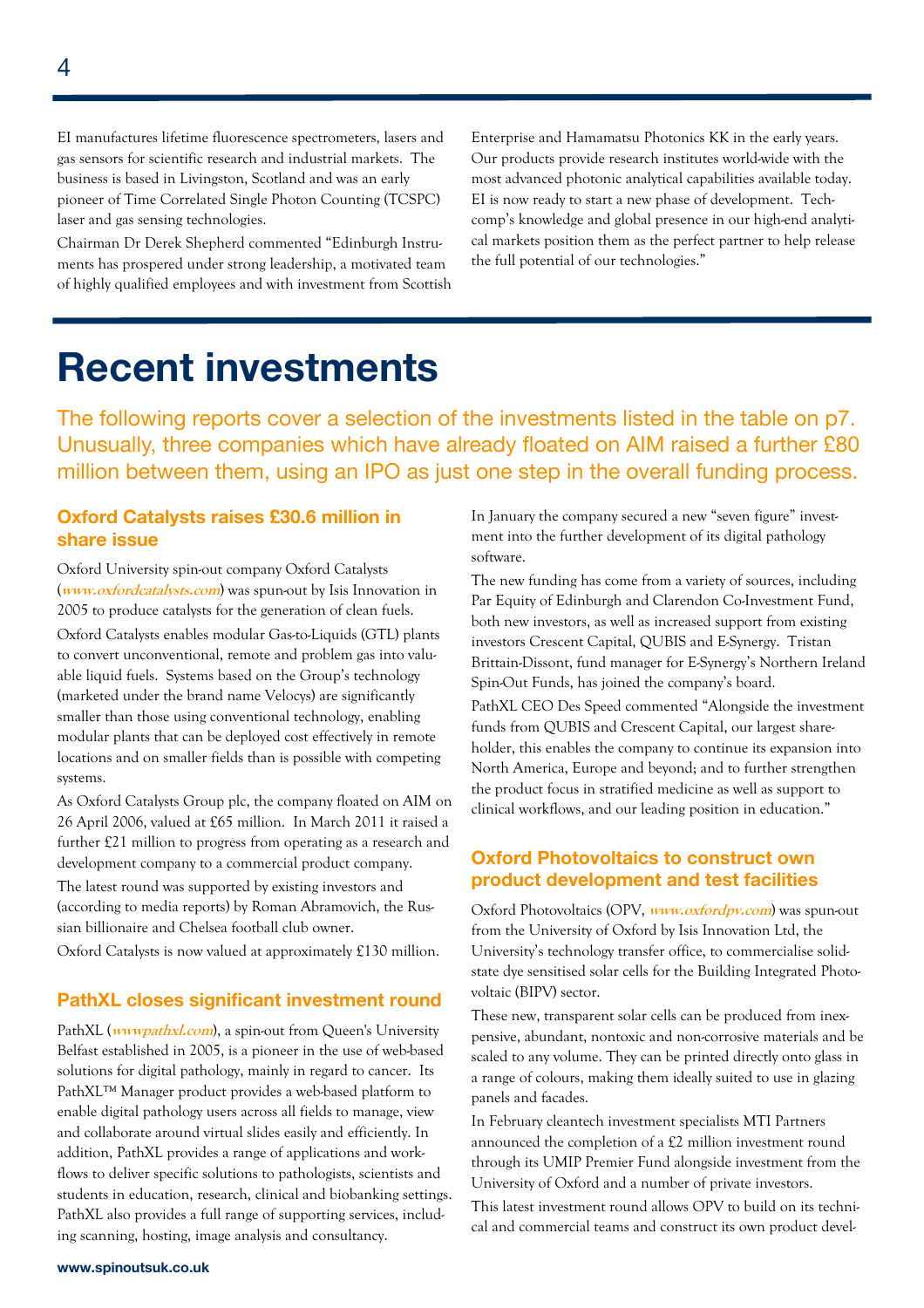opment and test facilities at the Begbroke Science Park near Oxford.

### **e-Therapeutics completes £40m placing**

e-Therapeutics plc (AIM: ETX, **www.etherapeutics.co.uk**), a spinout from Newcastle University, is a drug discovery and development company which is pioneering network pharmacology, a new approach to the discovery of medicines.

On 1st March, e-Therapeutics announced the completion of two share placings that raised £40 million in new equity (approximately £39 million net).

The new shares were priced at 32p, a premium of 4% to the price on previous dealing day. Following the funding, the company has net cash and liquid resources of approximately £48 million, which together with expected receipts from R&D tax credits and interest, are intended to support all of its currently planned discovery and development activities into 2017, by which time an outlicensing deal for the company's lead cancer drug ETS2101 should be in place.

As a result of the latest investment, Invesco Asset Management now holds 45.9% of the company's shares, together with Henderson Global Investors (12.1%), Octopus Group (6.3%), Newcastle University (4.9%), and founder Professor Malcolm Young (14.9%), in all accounting for 84.1% of the company.

### **Ceres Power funds engagement with OEMs**

Ceres Power (AIM:CWR, **www.cerespower.com**) is a developer of intermediate temperature solid oxide fuel cell technology. On  $12<sup>th</sup>$  March the company announced its intention of raising £9.7 million net through a placing to raise £8.7m and open offer to raise £1m, at 8 pence per share.

The proceeds of the fundraise are intended provide sufficient capital to take Ceres through the next stage of OEM engagements. Following the deployment of these funds, the Ceres core cell and FCM technology platform will be proven to be suitable for product development programmes with several OEMs in multiple geographies.

IP Group will invest £2 million in this round, and will thereafter hold 24.8% of Ceres' enlarged issued share capital. Other investors in the round include existing shareholders ORA (Guernsey) Limited and Sarasin & Partners LLP, and new investor Henderson Global Investors Limited.

The fund raising is conditional, amongst other things, upon approval at a general meeting on 28 March 2013.

### **Nexeon secures strategic investment from WACKER**

Nexeon (**www.nexeon.co.uk**), the battery materials and licensing company, has signed a strategic partnership agreement with German chemical company WACKER Chemie AG, and WACKER has taken a strategic stake in Nexeon.

Nexeon is developing silicon materials to replace carbon as the anode of lithium ion (Li-ion) batteries. This will lead to the production of rechargeable batteries with higher charge density, enabling consumers to use devices such as laptops and smart phones for longer before needing to recharge them. Stronger battery performance is also key to the wider adoption of electric and hybrid vehicles.

The partnership with Wacker will involve the two companies working together to scale-up the production of Nexeon's silicon anode technology to commercial volumes. WACKER has strong research and chemical process capabilities as well as extensive production expertise in speciality materials and will be able to leverage its engineering and manufacturing expertise to accelerate Nexeon's scale-up plans.

Imperial Innovations was the lead investor when Nexeon raised £40 million in 2011 to establish a high tech manufacturing facility in order to scale-up the production of its materials to a commercial supply level of around 250 tonnes per annum, and Nexeon is Innovations' second largest investment to date.

### **Asalus raises funds to take Ultravision to market**

Asalus Medical Instruments (**www.asalus.com**) has completed a £1.25m funding round, to complete the manufacture and CE marking of its Ultravision technology, prior to its planned launch in the second half of 2013.

Laparoscopic surgery is a modern surgical technique in which operations in the abdomen are performed through small incisions, as compared to the larger incisions needed in traditional surgical procedures. Asalus is developing three laparoscopic surgery devices: Ultravision<sup>TM</sup>, a smoke clearance device in which electrosurgical smoke is cleared from both minimal access and open surgical procedures; Surehold™, a multi-functional device for the atraumatic manipulation of tissues and organs; and Snugport<sup>TM</sup>, a laparoscopic access port that will provide significant benefits over those currently on the market.

The £1.25m funding includes investments from existing investors, namely Fusion IP, Finance Wales, and IP Group plc. As a result of the funding Fusion owns a 44% undiluted shareholding in Asalus.

As part of the funding round David Frederick has assumed the role of non-executive chairman. David has over 17 years of medical device sales, marketing, business development and general management experience, having previously been Vice President of Sales at Covidien where he had responsibility for a sales force of over 700 people, generating \$1 billion in sales.

### **Ecus Ltd looks to national expansion**

Environmental consultancy Ecus (**www.ecusltd.co.uk**) is looking to expand staff numbers, regional offices and its national capabilities, following an investment from Finance Yorkshire. A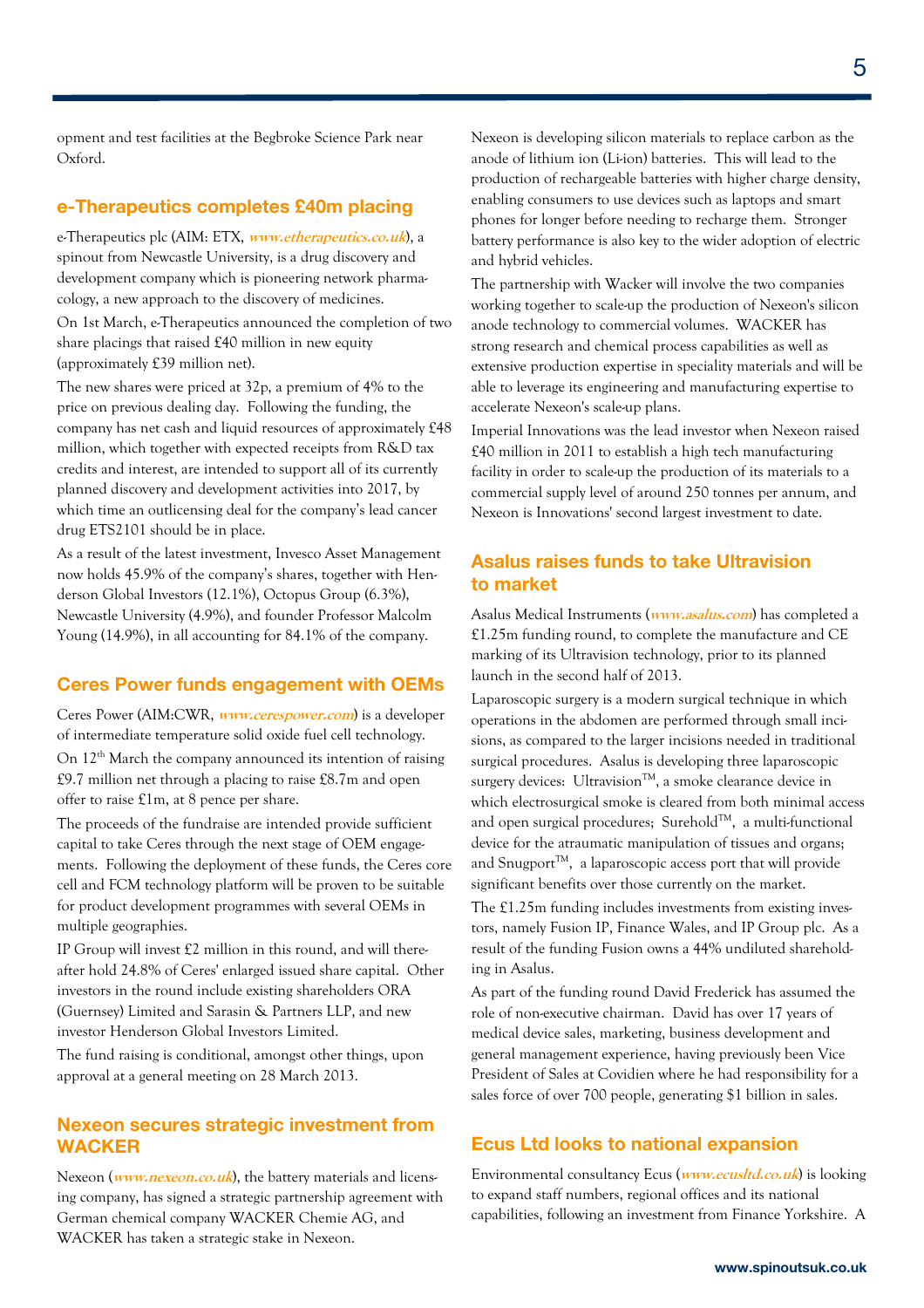spin-out company from the University of Sheffield, Ecus currently employs more than 20 staff and has a turnover of £1.5m. After diversifying into different markets and following a board reshuffle, Ecus is looking to broaden its national capabilities with the backing of an equity linked investment from Finance Yorkshire.

Established in 1986, Ecus offers a range of services assisting clients through the planning process including Environmental Impact Assessment (EIA), ecology, landscape, geosciences and environmental management services. Now the consultancy is looking to double staff numbers at its Sheffield base, boost turnover and create new regional offices thanks to the investment.

### **Sphere Fluidics accelerates growth**

Cambridge based life science company Sphere Fluidics (**www.spherefluidics.eu**) has closed a £1.6 million funding round to support its expansion.

The investment syndicate was led by 24Haymarket and included the Royal Society, Cambridge Enterprise, Providence Investment Company, University of Cambridge Enterprise Fund, and business angels from Cambridge and London, including a £133k investment by a syndicate of London Business Angels and its EIS Approved Roundtable Syndicate Fund 2012.

The company is commercialising a single cell analysis technology which can accelerate new bio-pharmaceutical discovery, generate stem cell therapies, and enable novel studies on single cell diseases such as cancer. This picodroplet technology, using a microfluidic chip, can perform up to eight million single cell tests per day and has already been used by a number of blue chip clients. This new round of substantial funding will enable the company to expand its management resources, relocate to a new facility and accelerate sales growth.

Frank Craig, Sphere Fluidics' CEO, commented "We are very pleased to close this round as it gives us the resources to further develop our business. There was strong interest in the company and we were pleased to welcome 24Haymarket into an impressive syndicate of investors."

### **Semetric develops Musicmetric brand**

Semetric, the technology firm behind global music analytics specialist Musicmetric (**www.musicmetric.com**), has completed **a** £3m funding round with Imperial Innovations and existing investor Pentech Ventures, a VC fund focused on technology businesses.

Semetric's software platform aggregates and analyses data from thousands of online sources. Musicmetric, the first of Semetric's products to be launched, has risen to prominence through its work supporting insight and analysis across the global music industry. Customers already include EMI and MTV. Musicmetric enables record labels and music marketers to analyse, benchmark and compare artist performance, aggregating online data alongside conventional sales information. Using information derived from social media platforms, music streaming and video sites, as well as BitTorrent consumption, Musicmetric produces a real-time chart ranking artist popularity.

Real-time data analysis allows the impact of marketing activities to be tracked against consumption, discussion or mentions of artists' music. Through a customisable interface, popular trends amongst consumers can be identified, enabling record labels to develop new talent in a particular area or allowing consumer brands to select an appropriate artist to support a marketing campaign.

Semetric was co-founded in 2008 by Imperial College London student Gregory Mead, who is CEO, Marie-Alicia Chang, and Matthew Jeffrey. Its executive chairman is Jeremy Silver, formerly global VP for new media at EMI and director of media affairs at Virgin Records; he was also CEO of Sibelius Software, which produces music composition software. Jon Edington, director of investments at Imperial Innovations, joins the board as a non-executive director.

### **Smarter Grid Solutions targets Europe and North America**

Smarter Grid Solutions' Active Network Management uses software, automation and control to monitor the electricity grid in real time.

It allows power companies to operate electricity grids closer to their operating limits, without compromising safety and security. This approach can create up to two or three times more capacity in the existing grid, and enables power companies and utilities to use their existing assets to connect more renewable energy to the grid, and respond to an increase in demand for electricity. Founded in 2008, Smarter Grid Solutions (**www.smartergrid**  solutions.com) now employs more than 30 people and has ambitious recruitment plans over the next three years. The company originated from a commercial partnership between the University of Strathclyde and SSE plc. Professor Graham Ault from the University recently took up the post of development director, rejoining fellow founders Alan Gooding, managing director and Bob Currie, technical director.

Smarter Grid Solutions has secured £3 million of investment in a deal led by Scottish Equity Partners from its Environmental Energies Fund (EEF), together with the Scottish Investment Bank and the University of Strathclyde.

The funding allows Smarter Grid Solutions to position itself to meet substantial international demand for smart grid technology. The investment will enable the company to take advantage of emerging opportunities in the UK, Europe and North America. To do this the company will also grow its Glasgow base; expand its London office; and open an office in New York to take the technology to the North American market.

#### **www.spinoutsuk.co.uk**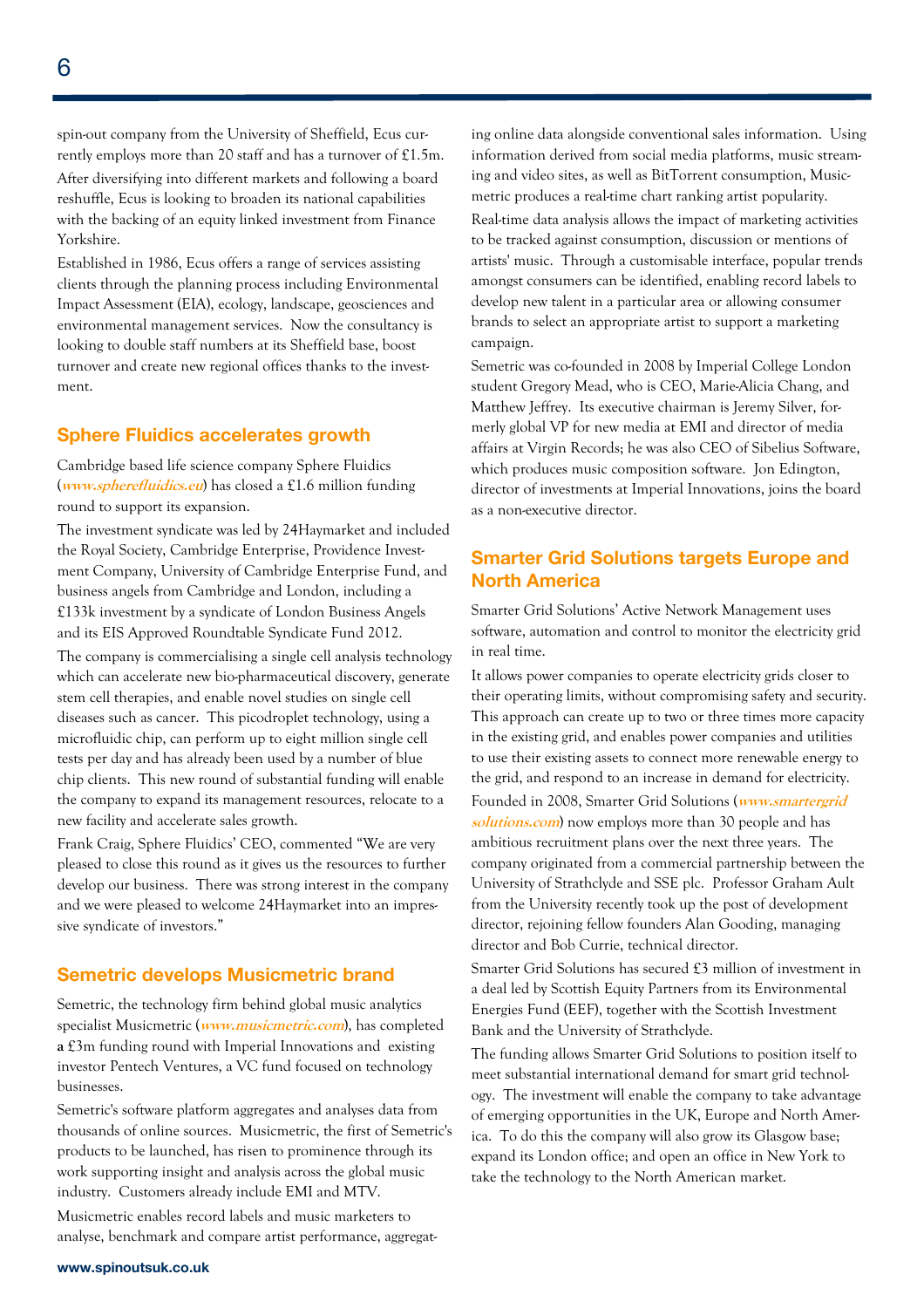### **Xeros to roll out commercial laundry system**

Xeros (**www.xeroscleaning.com**), a spin-out company from the University of Leeds that has developed an entirely new clothes cleaning process, has completed a £10 million fundraising. The funding will be used to accelerate the roll-out of the Xeros commercial laundry cleaning system and finalise the development of a household system to replace conventional washing machines.

Invesco Perpetual managed funds led the round, investing £6 million. Directors and existing investors including IP Group, Entrepreneurs Fund, Enterprise Ventures' RisingStars II Fund, Finance Yorkshire, and Parkwalk Advisors, invested £4 million. Xeros cleans clothes with very little water and Xeros polymer beads. The patented cleaning system comprises a special washing machine designed to release the beads into the drum for cleaning, and remove the beads from the clothes once the cleaning is complete. Up to 80% less water, 50% less energy

## **Recent investments**

| date         | company                              | university                                                    |           | amount investors                                                                                                         |
|--------------|--------------------------------------|---------------------------------------------------------------|-----------|--------------------------------------------------------------------------------------------------------------------------|
|              |                                      |                                                               | (million) |                                                                                                                          |
| 26-Nov-12    | Anacail                              | Glasgow                                                       | £0.75     | IP Group, Scottish Co-investment Fund                                                                                    |
| 04-Dec-12    | Path XL                              | <b>QUBIS</b>                                                  | $£1.00+$  | Par Equity, Clarendon Co-Investment Fund, Crescent Capital,<br>QUBIS, e-Synergy                                          |
| 14-Dec-12    | <b>Isis Forensics</b>                | Lancaster                                                     | n/d       | North West Fund for Venture Capital, Lancashire County<br><b>Council Rosebud Fund</b>                                    |
| 24-Dec-12    | PureVLC                              | Edinburgh                                                     | £1.20     | Par Equity, SIB (SCF), grant                                                                                             |
| $04$ -Jan-13 | <b>Oxford Catalysts</b>              | Oxford                                                        | £30.00    | share issue                                                                                                              |
| $15$ -Jan-13 | Recycling<br>Technologies            | Warwick                                                       | n/d       | Wroxall Investors (WIG)                                                                                                  |
| $16$ -Jan-13 | Smarter Grid<br>Solutions            | Strathclyde                                                   | £3.00     | SEP, SIB, University                                                                                                     |
| 20-Jan-13    | i2eye Diagnostics                    | Edinburgh                                                     | £0.60     | Kelvin Capital, Scottish Enterprise Co-Investment Fund,<br>Old College Capital, Founders                                 |
| 22-Jan-13    | <b>Asalus Medical</b><br>Instruments | Cardiff                                                       | £1.25     | Fusion IP, Finance Wales, IP Group                                                                                       |
| 23-Jan-13    | Semetric                             | <b>ICL</b>                                                    | £3.00     | Imperial Innovations, Pentech Ventures                                                                                   |
| 01-Feb-13    | Cytox                                | Birmingham                                                    | £3.50     | Spark Impact, Esperante, Wren Capital, Alta Innovations,<br>individual (Jim Mellon)                                      |
| 05-Feb-13    | <b>LUX Assure</b>                    | Edinburgh                                                     | £3.25     | ConocoPhillips, Statoil Technology Invest AS,<br>Archangel Informal Investment, SIB (SVF)                                |
| 07-Feb-13    | Ecus                                 | Sheffield                                                     | n/d       | <b>Finance Yorkshire</b>                                                                                                 |
| 13-Feb-13    | Oxford Photovoltaics Oxford          |                                                               | £2.00     | MTI Partners (UMIP Premier Fund), Sustainable Technology<br>Investors Limited (STIL), Park Walk Advisors, others         |
| 14-Feb-13    | Impression<br>Technologies           | <b>ICL</b>                                                    | £0.50     | Imperial Innovations                                                                                                     |
| 19-Feb-13    | <b>Sphere Fluidics</b>               | Cambridge                                                     | £1.60     | London Business Angels, Roundtable Syndicate Fund,<br>Royal Society Enterprise Fund                                      |
| 22-Feb-13    | Nexeon                               | <b>ICL</b>                                                    | n/d       | <b>WACKER Chemie AG</b>                                                                                                  |
| 27-Feb-13    | Domainex                             | <b>UCL Inst Cancer</b><br>Research,<br><b>Birbeck College</b> | £1.50     | UCLB, UCL, Longbow Capital, Bury                                                                                         |
| 01-Mar-13    | e-Therapeutics                       | Newcastle                                                     | £40.00    | new share issue (existing & new institutional shareholders)                                                              |
| 11-Mar-13    | Xeros                                | Leeds                                                         | £10.00    | Invesco Perpetual, IP Group. Entrepreneurs Fund, Enterprise<br>Rising StarsII Fund, Finance Yorkshire, Parkwalk Advisors |
| 12-Mar-13    | <b>Ceres Power</b>                   | <b>ICL</b>                                                    | £9.70     | placing (IP Group, ORA Guernsey, Sarasin & Partners,<br>Henderson Global Investors) & open offer                         |
| 12-Mar-13    | Inquisitive Systems                  | Edinburgh Napier                                              | £0.50     | Archangels, TRI Cap, SIB (SCF)                                                                                           |

**www.spinoutsuk.co.uk**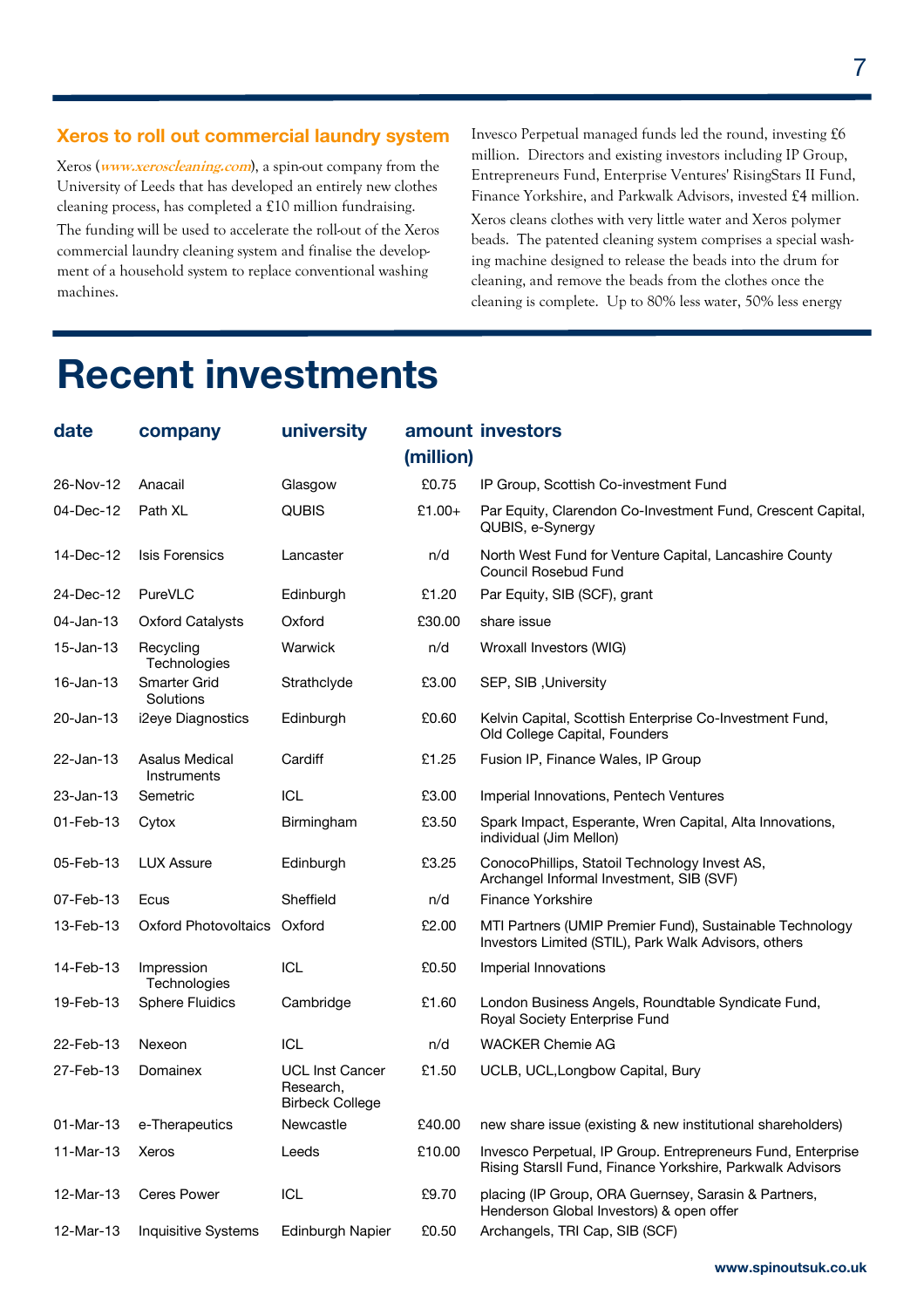and 50% less detergent is used in the Xeros system versus conventional washing, yet Xeros delivers superior cleaning results.

The technology was launched into the commercial laundry market in late 2012 with successful affirmation sites at Jeeves of Belgravia (London) and Watford launderers + cleaners, followed by installations in North America at Sterling Linen Services (New Hampshire), Hyatt Regency Reston (Virginia) and Crest Dry Cleaners (Virginia).

### **Investor news**

### **Manchester and IP Group sign commercialisation agreement**

IP Group plc (**www.ipgroupplc.com**) and The University of Manchester (via its technology transfer company UMI3, **www.umi3.com**) have signed a commercialisation agreement under which IP Group will create a Proof of Principle funding facility for the identification and formation of new spin-out companies.

IP Group will make available an initial facility of up to £5 million to provide capital to new proof of principle projects intended for commercialisation through spin-out companies. In return, IP Group will receive equity stakes in such spin-out companies on pre-agreed terms. IP Group has the right to invest further in these companies as they progress. In addition, IP Group will provide access to its relevant experts, business building expertise, mentoring, coaching and co-investing networks, recruitment and business support.

The agreement, which is a for a minimum term of four years, or five years subject to certain conditions, covers the majority of the areas of materials and clean technology, electronics and communications and all non-therapeutic life, medical and human sciences and information technology.

Clive Rowland, CEO of the University of Manchester Innovation Group, said "IP Group offers excellent access to public market funding and expertise in university technology transfer developed over many years, and at a significant scale, which will be very valuable to the University in continuing to expand its spin-out activities. A far horizon of proof-of-principle and connected follow-on funding is critical to the success of university propositions, as is a deep understanding of early stage technology investing which makes IP Group an ideal partner for us. Therefore we are very pleased to see IP Group as part of the University's enterprise community. I'm sure that this arrangement will be successful in improving the scale, quality and speed of companies spinning out from the University."

### **Rock Spring Ventures launches life sciences VC fund**

Rock Spring Ventures (**www.rockspring ventures.com**) has launched a £50 million venture capital fund in partnership

with three Scottish universities – Aberdeen, Edinburgh, and Glasgow.

With its UK base in Edinburgh, the fund will invest in young companies developing novel approaches to unmet needs in the study and treatment of major diseases and technologies designed to advance better healthcare delivery. Rock Spring Ventures EU LP (RSV-EU) is led by managing partners Sinclair Dunlop and Kyp Sirinakis, who have managed three US-based venture funds during the last fifteen years. Dunlop recently returned from the US to his native Scotland to launch the new fund.

The fund has secured early commitments for more than half of its £50 million target from the European Investment Fund (EIF); Scottish Enterprise through the Scottish Investment Bank; Strathclyde Pension Fund; Rock Spring Ventures LP (RSV-US); and the three universities.

### **Arthurian Life Sciences**

Arthurian Life Sciences (**www.arthurianlifesciences.co.uk**) was established by biotech entrepreneur Professor Sir Chris Evans OBE, and provides discretionary fund management services to the £100 million Wales Life Sciences Investment Fund. According to Sir Chris Evans "The Arthurian team currently manages, advises and consults to billions of pounds of assets in private equity and traditional investments. In particular for life sciences, the total of investments raised individually by members of the team exceeds £7 billion, co-investment in transactions executed by the team exceeds £6 billion, and exits of over £10 billion have been secured."

The Fund intends to focus on a small number of companies, growing and building up the most promising existing companies and new start-ups. It aims to attract non-Welsh companies and entrepreneurs and corporate venture spin-outs to Wales, and to encourage international partnerships.

Fusion IP plc (**www.fusionip.co.uk**) recently announced the appointments of David Baynes to the Arthurian board, and Peter Grant to the investment committee, as representatives of Fusion. Through its exclusive commercialisation agreement with Cardiff University, Fusion sees itself as a key generator of start-up companies in Cardiff, and believes that its portfolio of life science companies are ideally placed to benefit from access to this fund. more on p10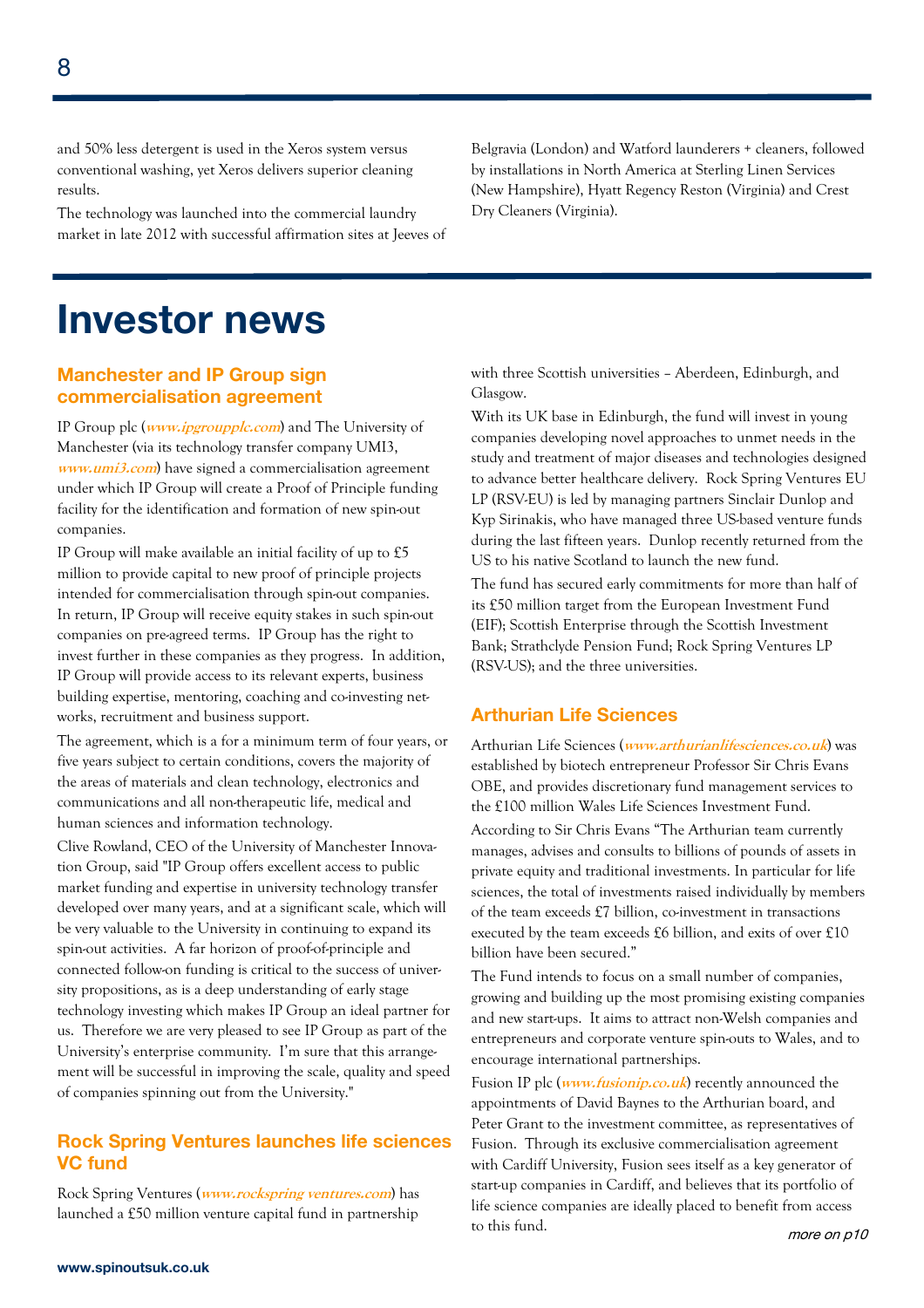# **PraxisUnico.**

Impact through innovation

### **PraxisUnico Spinouts UK Survey Annual Report 2013**

PraxisUnico is delighted to confirm that it will be launching the third Annual Report of the PraxisUnico Spinouts UK Survey at its conference in Nottingham on Thursday, 13 June. The PraxisUnico Annual Conference is a highlight in the research commercialisation's calendar. The theme this year - **Inspiring Futures** - reflects the rapid and far-reaching change being experienced by the higher education sector and the opportunities that these changes bring for those working in, and with, the technology/knowledge transfer sector. To find out more visit **www.praxisunico.org.uk/conference/ forthcoming-conference.asp**

### **The Impact Awards**

Also featuring during the conference are The Impact Awards,



which are organised by Praxis-Unico and aim to recognise the impact of intellectual assets from research. Since 2009, The Impact Awards have seen close to 350 entries from the men and women driving some of the most exciting business relationships and entrepreneurial businesses of tomorrow.

To find out more and to enter **www.impactawards.org.uk**

### **What Industry Wants**

#### **7-8 May, GSK, Stevenage**

This PraxisUnico workshop is a must for all those working within technology transfer, knowledge transfer and research support.

Nearly 40 speakers from high profile companies, from a range of sectors, will describe their R&D efforts and how academic research fits into this. Delegates will leave with a more rounded understanding of how their university or research institution should engage with industry, who to work with, and why.

Register for both this workshop and the 2013 PraxisUnico Annual Conference and receive a £100 discount on the conference fee.

Key note speakers include:

- **Iain Gray** (Chief Executive, Technology Strategy Board)
- **Professor Sir John O'Reilly** (incoming Director General of Knowledge and Innovation at the Department for Business, Innovation and Skills)
- **David Docherty** (Chief Executive, Council for Industry and Higher Education and National Centre for Universities and Business)
- **Rosa Wilkinson** (Director of Innovation, Intellectual Property Office)

To find out more visit **www.praxisunico.org.uk/eventbookings/detail/2**

# **Inspiring Futures**

### **PraxisUnico Annual Conference**

13-14 June 2013, East Midlands Conference Centre, Nottingham

Join us for this vibrant event focusing on social, economic or cultural impact beyond academia.

Inspiring Futures will bring together speakers and delegates from across academia, public sector research establishments, business and government - nationally and internationally. If you work in, or with, the research commercialisation sector this event is for you.

Two thought provoking days of workshops, discussions, networking and special interest groups to inspire. Plus, Question Time chaired by William Cullerne Bown, Chairman & Founder of Research Fortnight & Research Europe. Panellists will include influential leaders from business and industry.

### **PraxisUnico.**

PraxisUnico is the UK's leading organisation for commercialisation professionals.

Official media partner:

**Research** 

Principal sponsor:

Other sponsors:

**IP PRACIMATICS** 

www.praxisunico.org.uk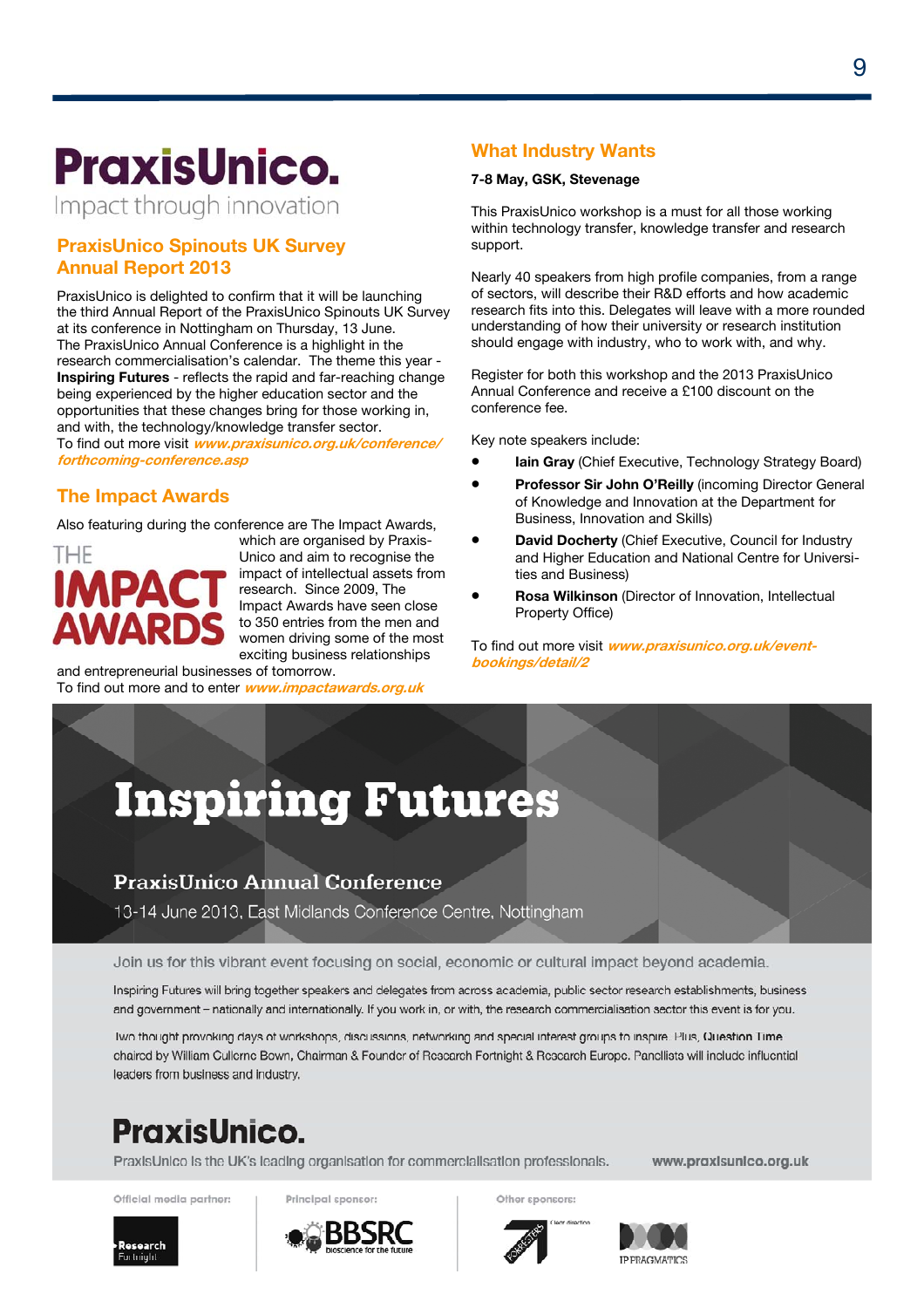### **Cambridge Enterprise Annual Review 2011-2012**

Cambridge Enterprise is responsible for the commercialisation of University of Cambridge research, including licensing, consultancy, and equity transactions. Highlights from its recently published Annual Review (which can be downloaded from its website **www.enterprise.cam.ac.uk**) include:

- 66 companies in the Cambridge Enterprise portfolio, of which 48% are currently selling products
- 80% survival rate for investee companies after three years, compared with the national average of 58%
- £1 billion in follow-on funding raised by portfolio companies since 1995

### **IP Group annual results**

In the year ended 31<sup>st</sup> December 2012, IP Group reported an increase of just under 50% in the fair value of its investment portfolio, from £123.8m in 2011 to £181.8m.

Other highlights from the report include (2011 figures in brackets):

- Increase in capital provided to portfolio companies to £26.3m (£14.3m)
- Portfolio realisations  $£16.7m$  (£3.7m) this included the acqusition of Proximagen by Upsher-Smith, and the flotations on AIM of Retroscreen Virology and Revolymer
- Portfolio companies raised over £110m new capital (£9om)
- Oxford Nanopore Technologies completed £31.4m private financing

# **Other news**

### **SSAC report: Making the most of our Scientific Excellence**

The Innovation Subgroup of the Scottish Science Advisory Council has issued a report under this title. Working from the premise that "It would seem that our excellence in scientific and other research is not generating the economic benefits that might be expected", the report gives a detailed analysis and a number of recommendations for action, including "Commercial skills should be embedded in all Science, Technology, Engineering and Mathematics (STEM) courses", and on the subject of licensing technology from universities, "We recommend that a more consistent approach towards IP licensing, spin-out formation and investment and neonatal support be developed across the sector in Scotland". The full report is available on the SSAC website **www.scottishscience.org.uk**.

### **New international university ranking initiated by the European Commission**

In our previous Quarterly Journal we reported the performance of UK universities in the Times Higher Education World University Rankings 2012-2013, but commented that the results give a weighting of only 2.5% for knowledge transfer. The EU has also considered this issue, and has now launched U-Multirank (**www.umultirank.org**) which will differ from existing rankings by rating universities according to a broader range of performance factors, aimed at providing a more realistic and user-friendly guide to what they offer. The new 'multidimensional' ranking will rate universities in five separate areas:

reputation for research, quality of teaching and learning, international orientation, success in knowledge transfer (eg partnerships with business and start-ups), and regional engagement. Universities are being invited to sign up for the new ranking in the first half of 2013, and the first results are due in early 2014.

U-Multirank will be based on objective criteria and data, with an independent consortium having been selected to carry out the ranking. The consortium consists of the Centre for Higher Education in Germany; the Center for Higher Education Policy Studies in the Netherlands; and other partners including academic publishers Elsevier, the Bertelsmann Foundation and software firm Folge 3. The consortium will also work with other national and European organisations in order to compile accurate data.

THE has criticised the proposed rankings as a waste of taxpayers' money, and has alleged that LERU, the League of European Research Universities representing 21 of Europe's best researchintensive universities, had "pulled out" of U-Multirank. This is contested by Jordi Curell, director of higher education and international affairs in the European Commission's Directorate General for Education and Culture, who adds "We need universities and colleges that deliver results across the whole spectrum of the university mission – not only research, which is the focus of traditional rankings, but also teaching and learning, regional outreach, international profile, and knowledge transfer. U-Multirank, as a European ranking and transparency tool, will cater for this diversity and will tell us how our systems are performing – so that we can improve them."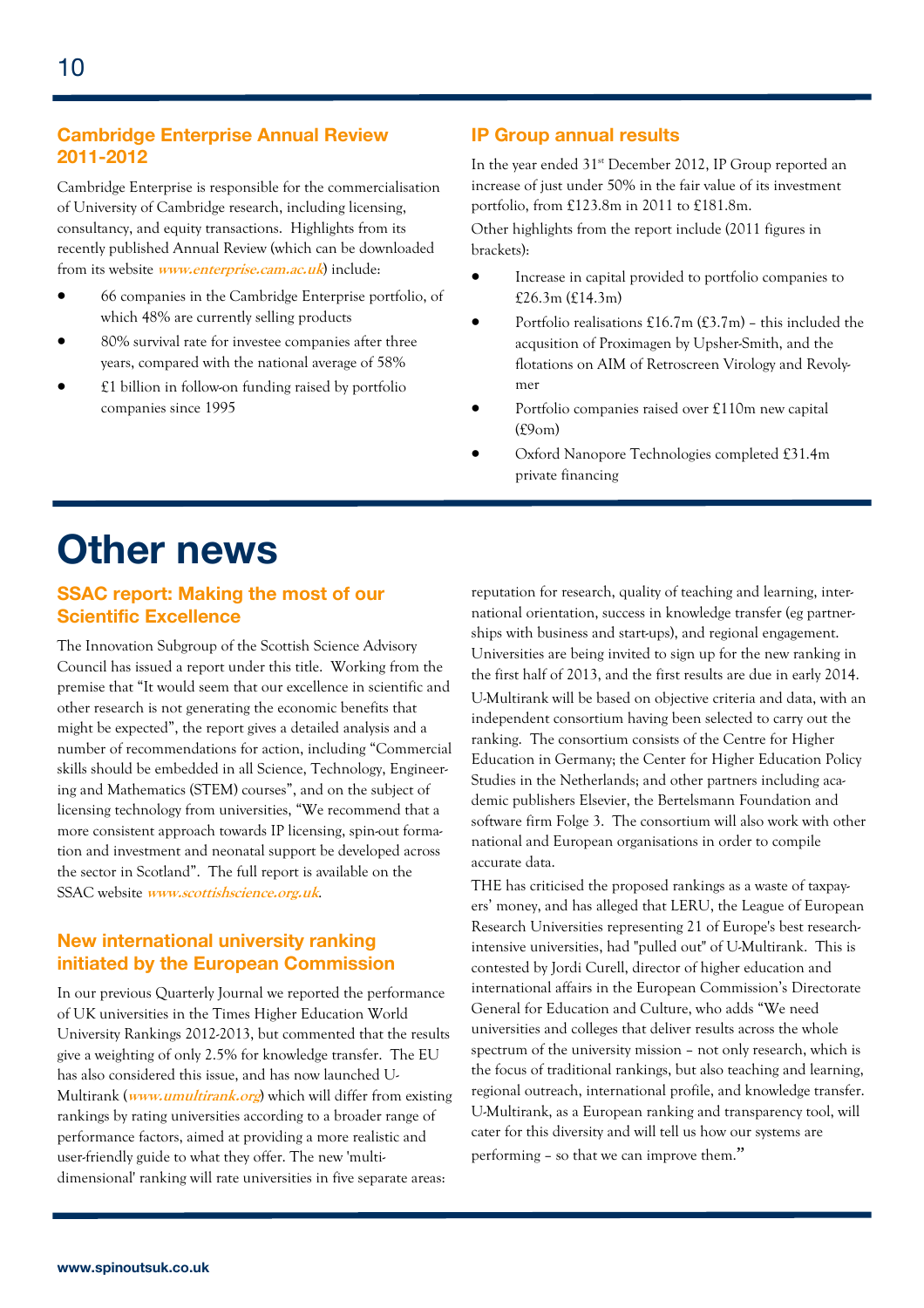### *Practical Support For High Growth*

There is increasing interest in the role that fast growing businesses play in economic development. Quite rightly so! Gazelles, as they are also known, are few and far between, they represent only 5% of business stock in the UK, but they create up to 60 to 70% of new jobs, they bring with them innovation,



creativity and graduate jobs, and many are international players. Gazelles are pivotal to the future growth of the UK and our regions, they become the regionally significant employers of tomorrow.

It is important to remember that it is the fast growing companies that will pull us out of recession - we must nurture and grow the next generation of ambitious entrepreneurs because they make such a difference.

It is important to recognise that these entrepreneurs are a rare breed and the support needed is quite unique. They regularly have a strong sales focus, which is fundamental to any business, but they often lack the disciplines that go with growing a team, developing structure and delegating responsibility. Management and organisational support is critical to many of these entrepreneurs - without it, they won't grow and, at the extreme, the wheels come off and they go out of business. Without a strong team of thinkers, doers, controllers and sellers, accessing finance for example becomes a major challenge, the financial community always need to be convinced of a strong supportive structure. In the long term, these entrepreneurs will repay the economy back many times over. A stimulus for change and thinking big needs to be the key message for those with latent, untapped potential. They need to be shown how to:

- Create the right mindset for growth by giving them the tools to cascade a vision into a plan
- Lead and motivate a team to move in the same direction
- Get everyone singing from the same hymn-sheet with values and behaviours that guide staff "this is how we do things around here"
- Take action: success results from 20% thinking and 80% doing
- Release their passion to live fulfilled and meaningful lives
- Embed innovation in their organisations from the front door through to staff and the market place
- Recognise that staff are the most important asset of any business they are more important than customers; if staff are happy so are the customers!
- Do away with the fear of selling so many have this!
- Focus on the 'customer world' and deliver outstanding service
- Unlock the potential of their intellectual property the hot investment topic of the decade
- Build strong partnerships and alliances to reach scale more quickly
- Embed systems and processes that become the dials on the business dash board

Encouraging a philosophy of disciplined entrepreneurship is what makes businesses enjoy long-term sustainable futures. Keen to grow? Call John Leach, business growth & acceleration expert.

John Leach, Chairman & Founder of Winning Pitch Ltd

For more information about Winning Pitch go to **www.winning-pitch.co.uk**